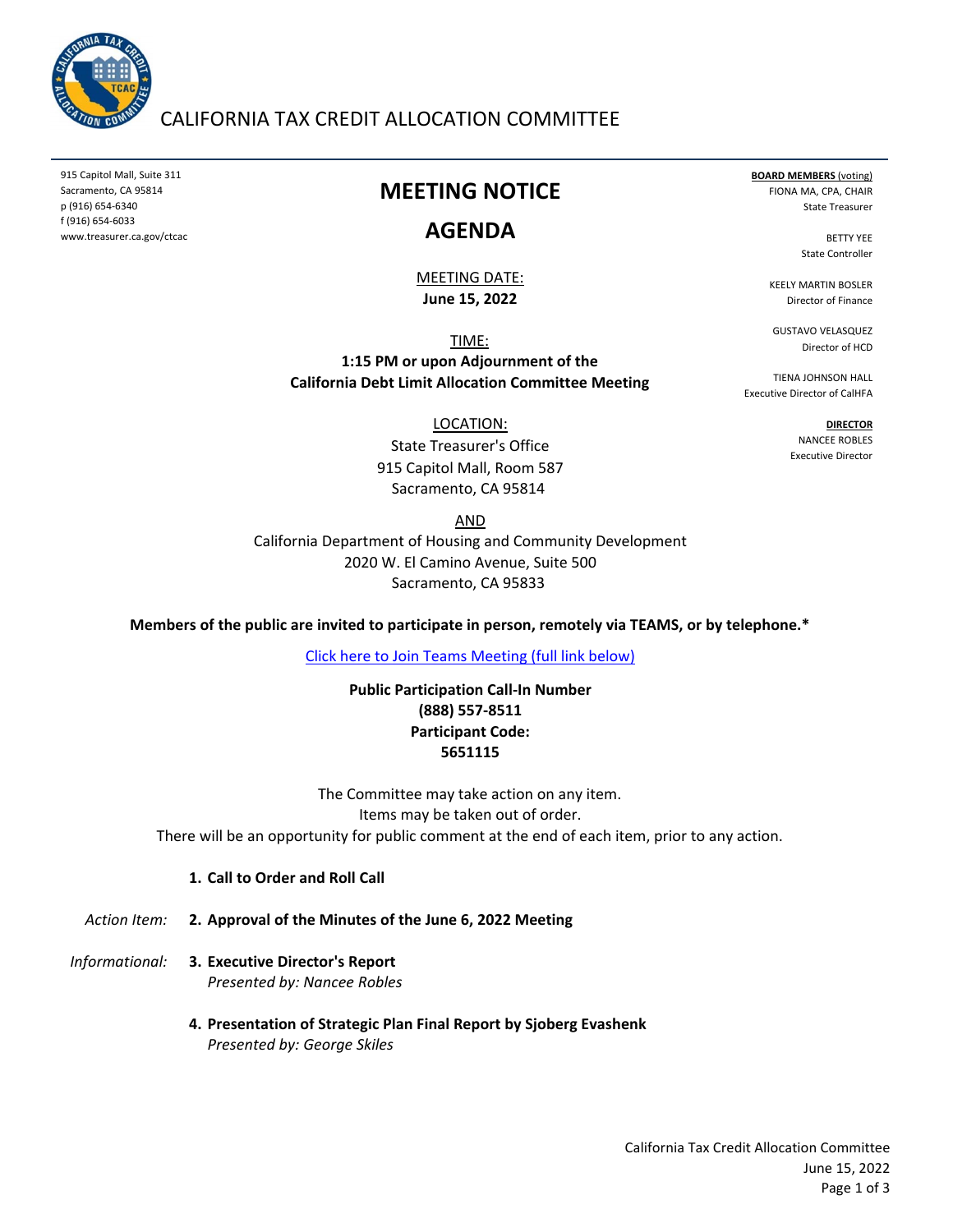

## CALIFORNIA TAX CREDIT ALLOCATION COMMITTEE

- *Action Item:* **5.** *Presented by: Anthony Zeto* **Discussion and Consideration of appeals if filed under CTCAC Regulation Section 10330(b)(1), and if appeal is granted in its entirety, a Reservation of 2022 First Round Federal Nine Percent (9%) and State Low Income Housing Tax Credits (LIHTCs) ‐ See Exhibit A for a list of appealing projects**
- *Action Item:* **6. Recommendation for Reservation of 2022 First Round Federal Nine Percent (9%) and State Low Income Housing Tax Credits (LIHTCs)** *Presented by: Gabrielle Stevenson* [9% Preliminary Recommendations](https://www.treasurer.ca.gov/ctcac/2022/firstround/2022firstroundpreliminary.pdf)
- *Action Item:* **7. Recommendation for Reservation of 2022 Federal Four Percent (4%) and State Low Income Housing Tax Credits (LIHTCs) for Tax‐Exempt Bond Financed Projects** *Presented by: Gabrielle Stevenson* [4% Preliminary Recommendations](https://www.treasurer.ca.gov/cdlac/programyear/2022/02_June_15_Allocation_Meeting/10_Qualified_Residential_Rental_Projects_Round_1_Final_Recommendation_List.pdf)
- *Action Item:* **8. Recommendation of a Resolution Authorizing the Executive Director of the California Tax Credit Allocation Committee to sign an Interagency Agreement with the State Treasurer's Office on behalf of the Committee, not to exceed \$1,110,693, for Executive and Support Services** *Presented by: Anthony Zeto*
	- **9. Public Comment**
	- **10. Adjournment**

#### **FOR ADDITIONAL INFORMATION**

Nancee Robles, Executive Director, CTCAC 915 Capitol Mall, Room 485, Sacramento, CA 95814 (916) 654‐6340

*This notice may also be found on the following Internet site:* www.treasurer.ca.gov/ctcac

\*Interested members of the public may use the call‐in number or TEAMS to listen to and/or comment on items before the California Debt Limit Allocation Committee. Additional instructions will be provided to participants once they call the indicated number or join via TEAMS. The call‐in number and TEAMS information are provided as an option for public participation but the Committee is not responsible for unforeseen technical difficulties that may occur. The Committee is under no obligation to postpone or delay its meeting in the event such technical difficulties occur during or before the meeting.

The California Tax Credit Allocation Committee (CTCAC) complies with the Americans with Disabilities Act (ADA) by ensuring that the facilities are accessible to persons with disabilities, and providing this notice and information given to the members of the CTCAC in appropriate alternative formats when requested. If you need further assistance, including disability‐related modifications or accommodations, please contact CTCAC staff no later than five calendar days before the meeting at (916) 654‐6340 and Telecommunication Device for the Deaf (TDD) at (916) 654‐9922.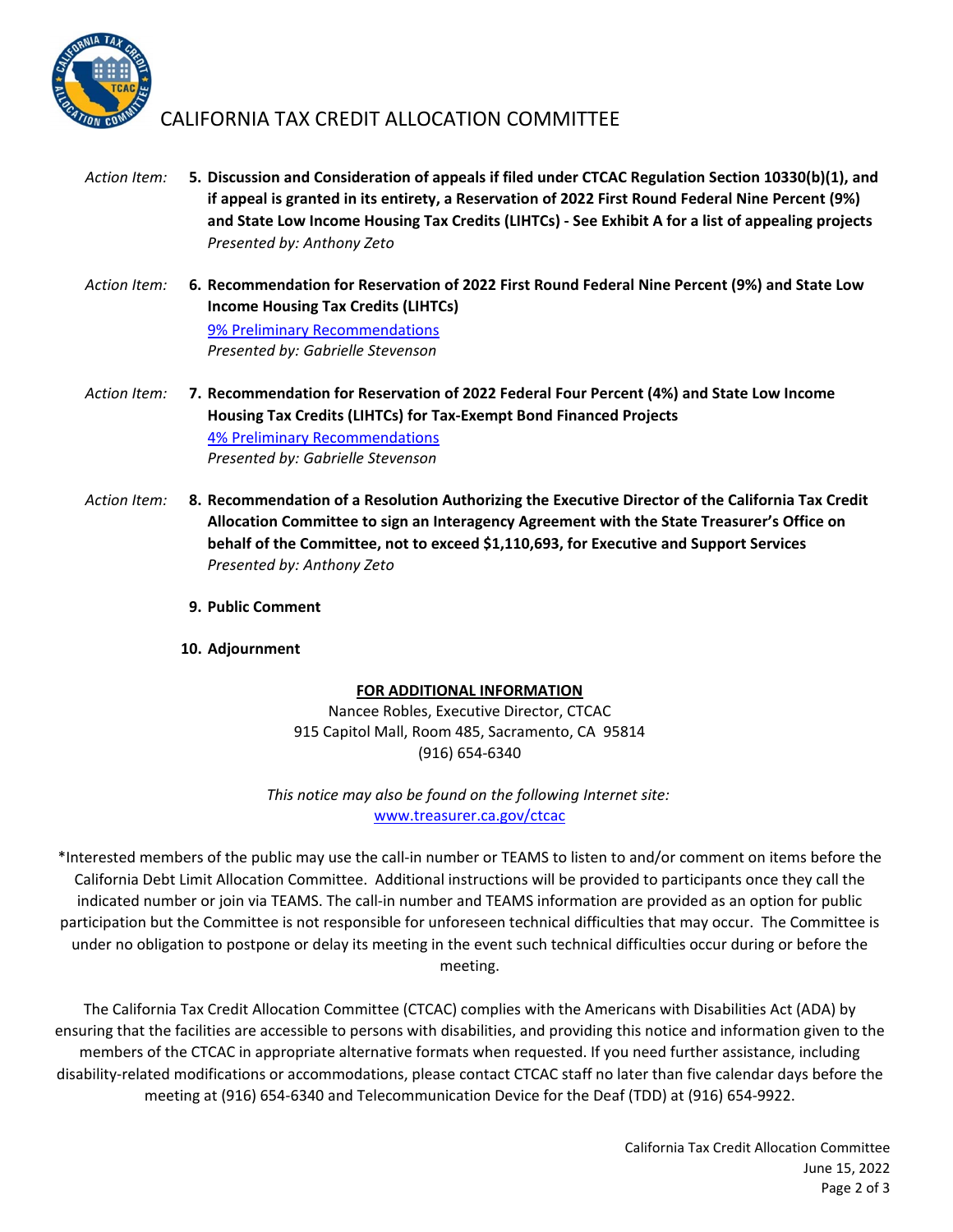

# CALIFORNIA TAX CREDIT ALLOCATION COMMITTEE

Full TEAMS Link

https://teams.microsoft.com/l/meetup‐

[join/19%3ameeting\\_ZjI5M2FhYjAtYjdlZi00MzkyLTkxNmYtMjI5YzRhMTRjZjQw%40thread.v2/0?context=%7b%22Tid%22%3a](https://teams.microsoft.com/l/meetup-join/19%3ameeting_ZjI5M2FhYjAtYjdlZi00MzkyLTkxNmYtMjI5YzRhMTRjZjQw%40thread.v2/0?context=%7b%22Tid%22%3a%223bee5c8a-6cb4-4c10-a77b-cd2eaeb7534e%22%2c%22Oid%22%3a%22f3fc5ca6-ee10-4849-9497-a76e07f79e6e%22%7d) %223bee5c8a‐6cb4‐4c10‐a77b‐cd2eaeb7534e%22%2c%22Oid%22%3a%22f3fc5ca6‐ee10‐4849‐9497‐ a76e07f79e6e%22%7d